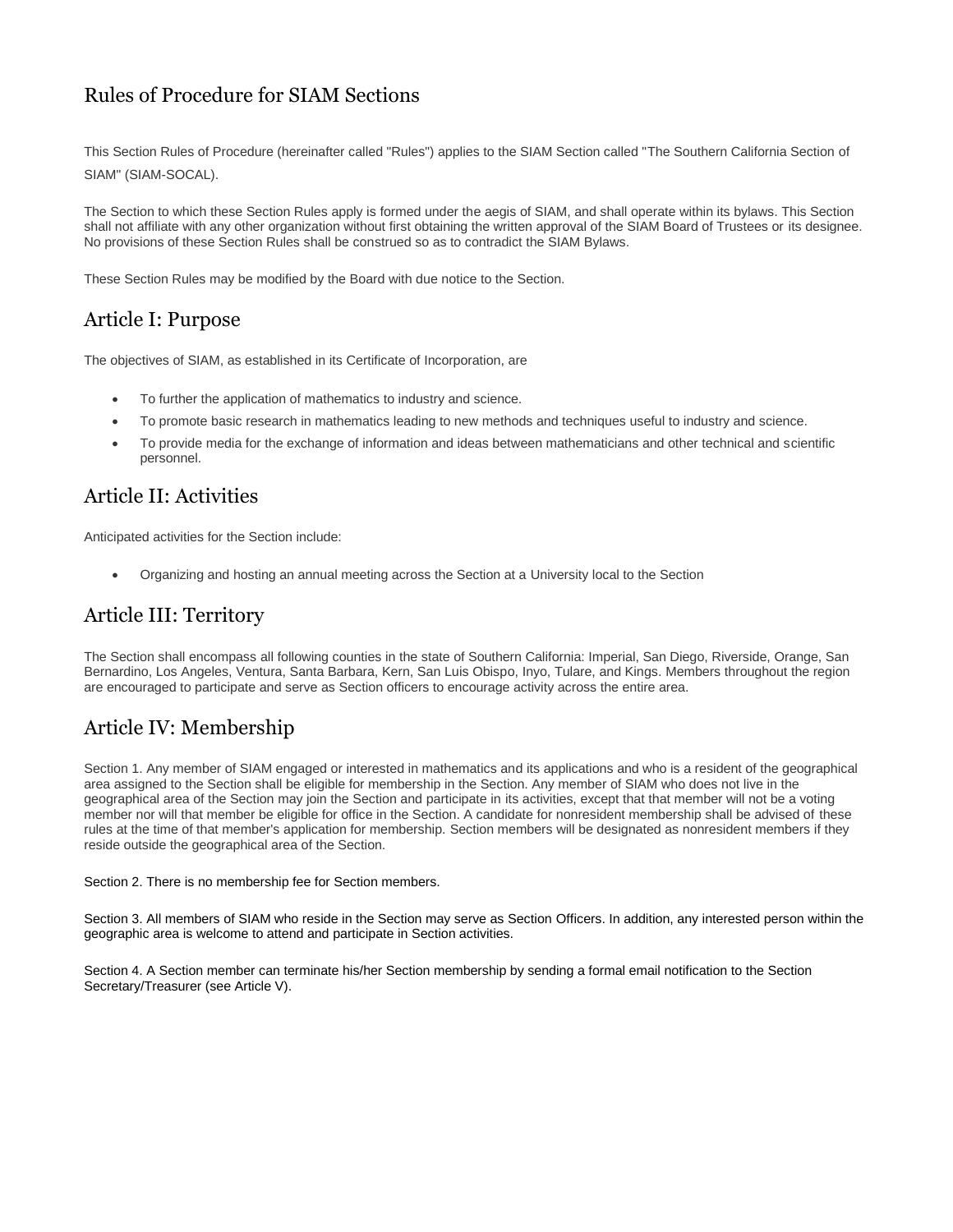# Article V: Officers

Section 1. The Section shall have a President and Secretary/Treasurer. The SOCAL Section may establish additional officers as it deems necessary to conduct its affairs. Officers shall be regular members of SIAM in good standing.

Section 2. The President of the Section shall preside at the business meetings of the Section and the meetings of the Section Executive Committee, if any (see Article VI). In the absence of the President, the Secretary/Treasurer shall assume the duties of the President. In the absence of the latter, the SIAM Board of Trustees will select a member of the Section to assume the duties.

Section 3. The Secretary shall keep a record of the affairs of the Section, handle correspondence, and submit an annual report of Section activities to the Secretary of SIAM upon request.

Section 4. The Treasurer shall receive and take custody of Section funds, and shall submit an annual Treasurer's Report and other financial reports, as requested, to the Treasurer of SIAM. The annual Treasurer's Report shall be prepared upon request.

Section 5. The term date of Section Officers shall be one year and will coincide with the Section's annual meeting.

#### Article VI: Executive Committee

Section 1. The SIAM-SOCAL Section does not have an Executive Committee.

#### Article VII: Other Committees

Section 1. The SIAM-SOCAL Section has no permanent committees.

#### Article VIII: Meetings

Section 1. There shall be at least one technical meeting per year.

#### Article IX: Elections

Section 1. Section elections may be conducted at the annual Section business meeting (which typically occurs at the Section Annual Meeting), or by email ballot. The winners of the election shall be determined by the plurality of the votes cast for each office.

Section 2. The nominating committee shall be appointed by the President. The nominating committee will finalize the list of the nominees and announce the election results.

## Article X: Annual Business Meeting

Section 1. The Section shall conduct an annual Section business meeting (which typically occurs at the Section Annual Meeting). Other business meetings may be called by the President or the Treasurer on four weeks' notice.

#### Article XI: Section Funds

Section 1. The Section may collect registration fees for Section meetings, and otherwise raise funds in any lawful manner consistent with these Section Rules and the bylaws and certificate of incorporation of SIAM.

Section 2. The Section shall deposit all unused funds to which it has legal title in excess of \$200 in an insured savings account, unless current operating commitments are in excess of that amount or unless the Section Treasurer obtains a written authorization from the SIAM Treasurer.

Section 3. The Section Treasurer shall maintain books of account that show income and expense items for all activities and balances for all accounts of the Section.